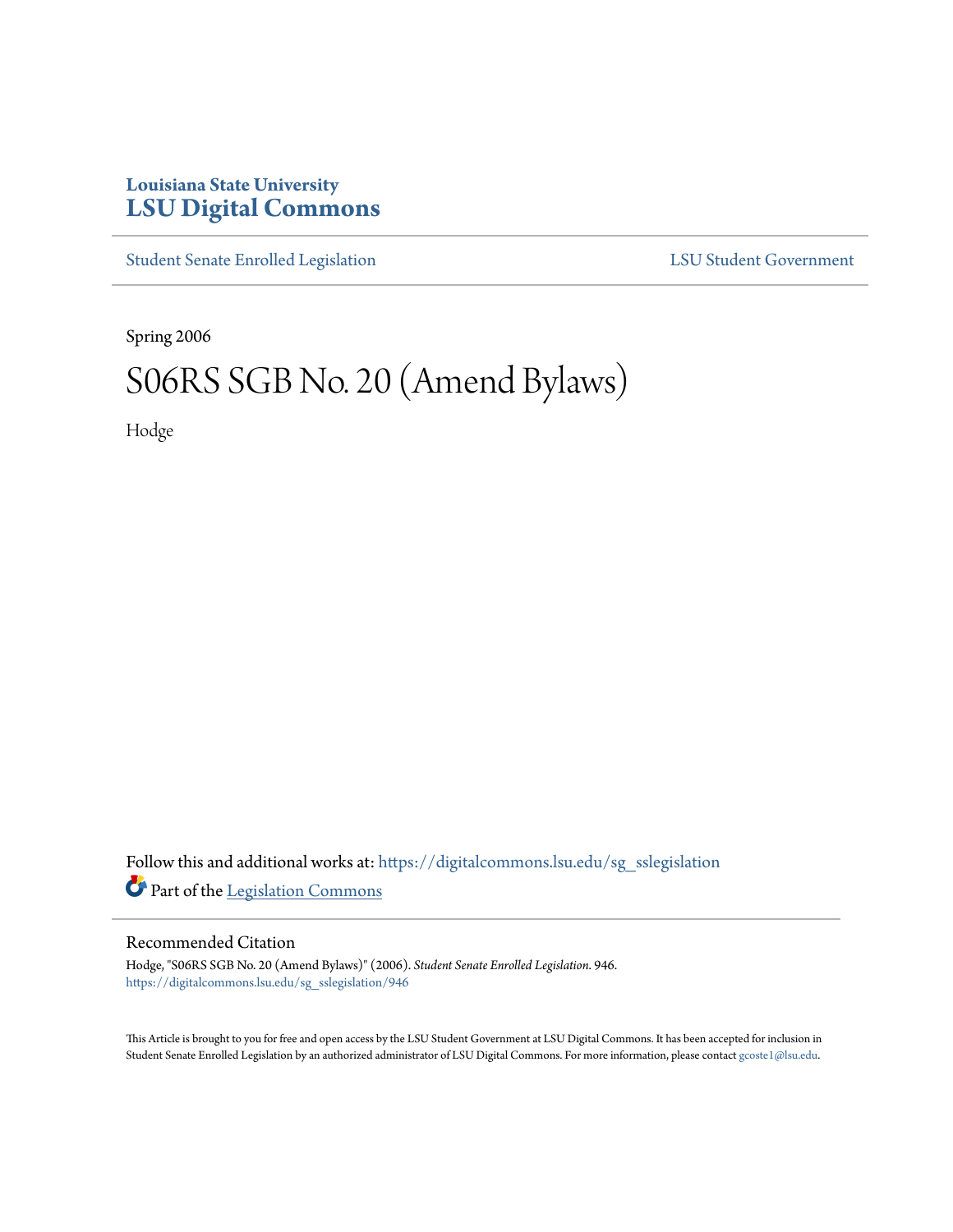STUDENT GOVERNMENT **ENROLLED** 

[LOUISIANA STATE UNIVERSITY]

**STUDENT SENATE S06RS SGB NO. 20 BY: SENATOR HODGE**

#### **A BILL**

#### **TO ADD ARTICLE VII, SECTION 4 TO THE BYLAWS**

- **PARAGRAPH 1:** WHEREAS, ARTICLE VII OF THE BYLAWS PERTAINS TO THE MANAGEMENT OF STUDENT GOVERNMENT RECORDS, AND
- **PARAGRAPH 2:** WHEREAS, THERE IS NO PROVISION TO ENSURE COURT CASES GIVING MEANING TO SECTIONS OF THE STUDENT GOVERNMENT CONSTITUTION, ELECTION CODE, BYLAWS, SENATE RULES OF ORDER OR OTHER INSTRUMENTS OF STUDENT GOVERNMENT BE RECOGNIZED WITHIN SAID DOCUMENTS, AND
- **PARAGRAPH 3:** WHEREAS, KNOWLEDGE OF COURT CASES GIVING MEANING TO THE VARIOUS DOCUMENTS GOVERNING STUDENT GOVERNMENT WOULD BE HELPFUL IN ALLOWING CURRENT AND FUTURE MEMBERS OF STUDENT GOVERNMENT TO KNOW THE INTERPRETATION OF SAID DOCUMENTS, AND
- PARAGRAPH 4: WHEREAS, CITING COURT CASES BY CAPTION NAME AND DOCKET NUMBER WITHIN THE APPLICABLE AREAS OF STUDENT GOVERNMENT DOCUMENTS WOULD SERVE THE PURPOSE OF NOTIFYING ALL INTERESTED PERSONS OF THE EXISTENCE OF A COURT OPINION GIVING MEANING TO VARIOUS PROVISIONS OF SAID DOCUMENTS.
- **PARAGRAPH 5:** THEREFORE, BE IT ENACTED BY THE STUDENT GOVERNMENT OF LOUISIANA STATE UNIVERSITY AND AGRICULTURAL AND MECHANICAL COLLEGE THAT ARTICLE VII, SECTION 4 BE ADDED TO THE BYLAWS TO READ:

"IF THE UNIVERSITY COURTS PROVIDE INTERPRETATION TO ANY DOCUMENT IN STUDENT GOVERNMENT PURSUANT TO THEIR POWER UNDER ARTICLE IV, SECTION 5 OF THE CONSTITUTION, A NOTATION SHALL BE INSERTED WITHIN THE APPLICABLE SECTION OF THE DOCUMENT TO SAY "SEE *COURT CASE CAPTION* AND DOCKET NUMBER FOR INTERPRETATION OF THIS PROVISION. **THE CHIEF JUSTICE SHALL NOTIFY THE SPEAKER OF THE SENATE OF SUCH NOTATION IN WRITING WITHIN ONE WEEK OF THE FINAL WRITTEN MAJORITY OPINION**."

THIS BILL SHALL TAKE EFFECT UPON PASSAGE BY A TWO-THIRDS VOTE OF THE LSU STUDENT SENATE AND SIGNATURE BY THE